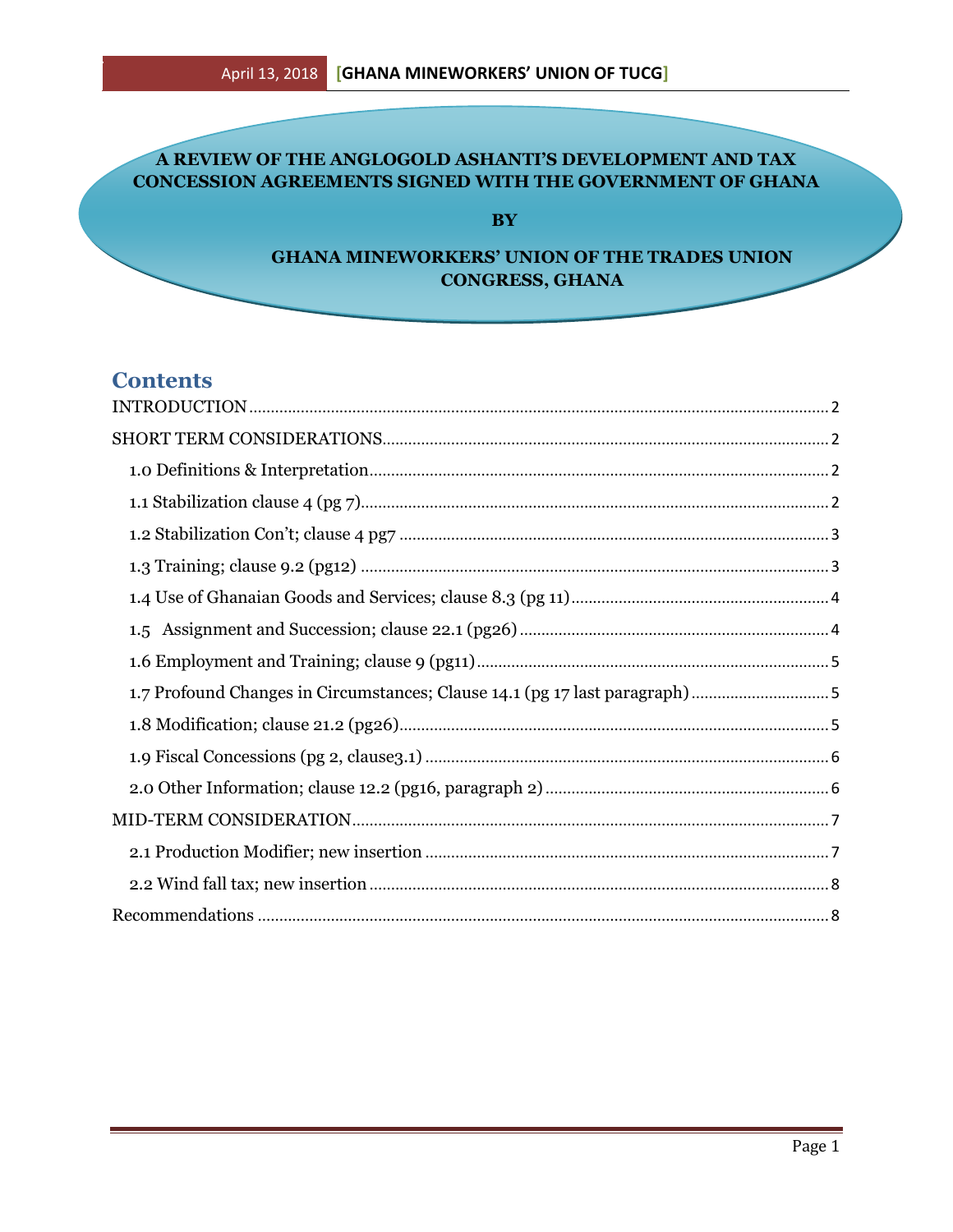#### <span id="page-1-0"></span>**INTRODUCTION**

As a critical stakeholder in the mining industry, the Ghana Mineworkers Union wishes to add its voice to the ongoing review of the Development and Tax Agreements between AngloGold Ashanti (Ghana) Limited (AGAG) and the Government of Ghana, as part of the redevelopment efforts of AGAG. The review brings into sharp focus issues that have the potential to adversely affect government, employers, workers and the overall citizenry who are without a doubt, the ultimate custodians and beneficiaries of the Development and Tax Concession Agreements.

For the purpose of this review, issues have been raised according to their respective clauses contained in the agreements. These issues have further been categorized based on the nature and the possible timelines (short and mid- term considerations) needed for consultation and possible implementation. The review also makes recommendations on various matters as a basis for policy reforms and a guide in negotiating future agreements.

#### <span id="page-1-1"></span>**SHORT TERM CONSIDERATIONS**

This section highlights among other minor omissions and modifications of some clauses in both Agreements. Issues considered under this section include; Definitions & Interpretation, Stabilization, Training, Use of Ghanaian goods and services, Assignment and Succession, Employment and Training, Profound Changes in Circumstances and Royalty.

### <span id="page-1-2"></span>**1.0 Definitions & Interpretation**

The Union proposes that *"permanent employee***"** should be clearly defined under clause 1.1 (definitions and interpretations).

**Rationale:** It is the considered view of the Union that the lack of a clear definition of **"permanent employee**" leaves a major gap for possible exploitation. A precise definition of "permanent employee" will therefore prevent the generic interpretation of the term and also help eliminate possible implementation and compliance gaps.

### <span id="page-1-3"></span>**1.1 Stabilization clause 4 (pg 7)**

Reference is made to **pg7** of the stabilization clause in the Development Agreement (DA) and the Union consequently proposes the inclusion of the following clauses.

*(a)During the initial stability period (10years) from the Effective Date, AngloGold shall not and shall cause not to implement any retrenchment programme in Ghana (it's being understood that individual dismissals made from time to time do not constitute a retrenchment programme)*

*(b) The terms of this DA and Tax Concession Agreement (TCA) shall apply exclusively to AngloGold Ashanti, Obuasi and shall not apply to any of its subsidiaries, contractors or subcontractors within Ghana or its concession.*

**Rationale:** Employment remains a key indicator of the economic performance of every nation and indeed has become one of the major preoccupations of every Government. Whilst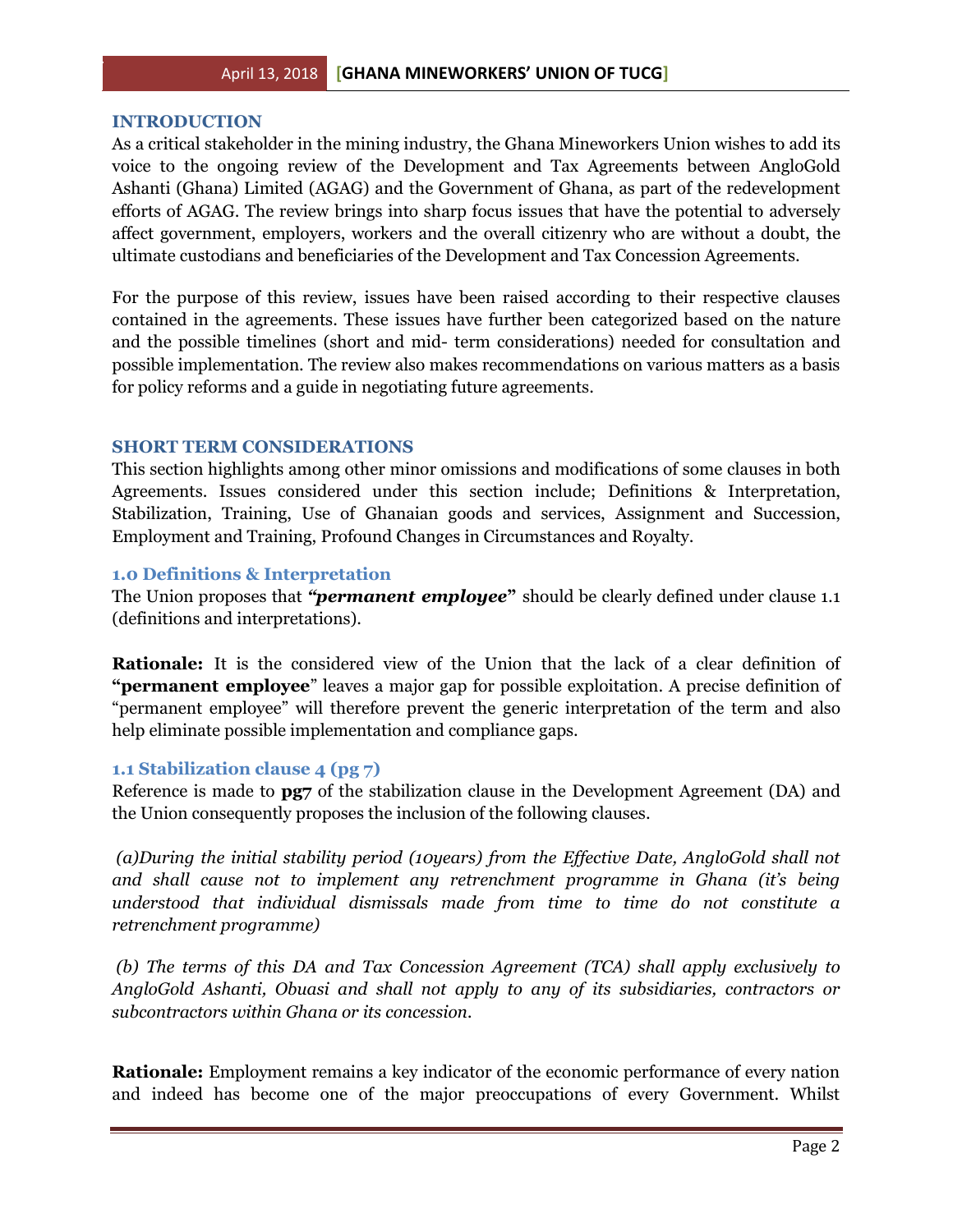### April 13, 2018 **[GHANA MINEWORKERS' UNION OF TUCG]**

Government may be concerned about creating and maintaining decent jobs, employers on the other hand may want to resort to 'needless' redundancies in order to benefit from numerical flexibility as a basis for maximizing its returns. This phenomenon therefore makes it important to leverage on the DA and the TCA, in the case of AGAG, in order to guarantee decent employment and pensions, particularly during the stability period.

Subsequently, the proposed provision in (b) will ensure a strict ring fencing of the fiscal incentives provided for in the redevelopment of AngloGold Ashanti without any other entity taking undue advantage of the arrangement.

### <span id="page-2-0"></span>**1.2 Stabilization Con't; clause 4 pg7**

Reference is made to paragraph 1 p7 of the stabilization clause and we propose the insertion of the clause below

*a) AngloGold shall ensure that all its prospective contractors and subcontractors enter into employment relationship with their workers reflective of the contract tenure between AGA and these contractors and subcontractors.*

**Rationale:** Considering the current reported life-of-mine of AGAG of 22 years, it is important that workers not only have security of tenure, but that the rights of these workers are also respected at all times. To this end, the Union's proposal seeks to ensure job security, guaranteed pensions, and income security for these workers and their households under any such arrangement. The employment relationship is therefore expected to encompass the following key pillars of the ILO decent work agenda.

(i)Respect for International labour standards and fundamental principles and rights at work

- (ii) Employment creation
- (iii) Social protection and
- (iv)Social dialogue and tripartism

### <span id="page-2-1"></span>**1.3 Training; clause 9.2 (pg12)**

The Union proposes that details in respect of; type of skills, number of skills, financial commitment and specific timelines over the stability period are properly outlined in the Development Agreement to ensure the full realization of Regulation 1 of the General Regulation.

**Rationale:** It is very refreshing to see training highlighted in **pg12** of the Development agreement, especially the intent of reinforcing Regulation 1 of the General Mining Regulations which requires the Minerals Commission to work with mining companies to identify staff positions that can be filled by Ghanaians, local candidates who can be trained to replace foreign staff, a training program, and timing for local staff to replace foreign staff.

Considering that AGA's redevelopment plan will see the introduction and use of mechanized/sophisticated mining methods and technology, which is likely to affect local employment as a result of the seeming unavailability of these skills immediately within the Ghanaian labour market, it is important to as part of the Development Agreement, demand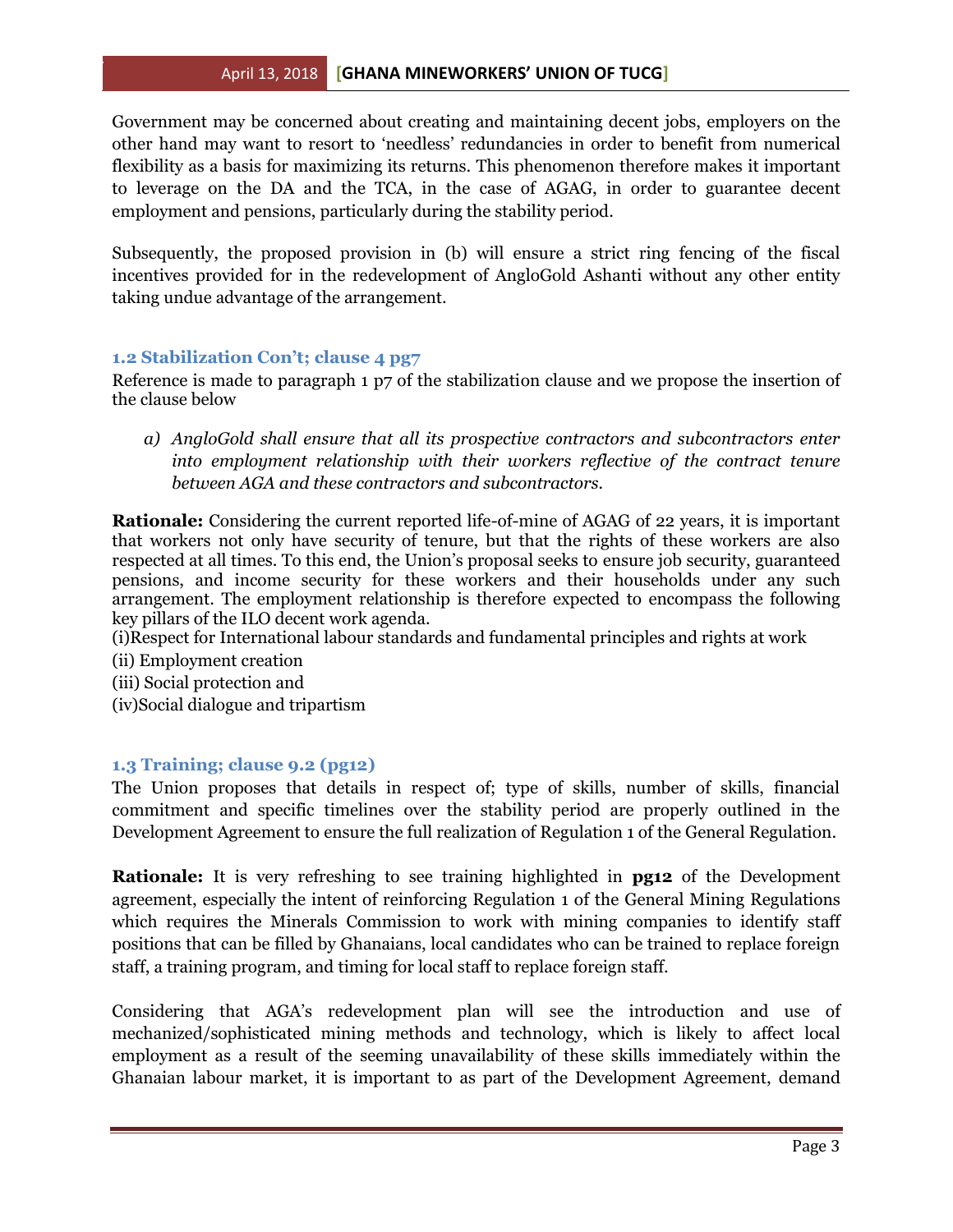AGAG to demonstrate how local content requirements in Regulation 1 of the General Regulation will be realized.

### <span id="page-3-0"></span>**1.4 Use of Ghanaian Goods and Services; clause 8.3 (pg 11)**

In order to ensure strict adherence to regulation 2 of General Mining Regulations, the Union propose that the Development agreement clearly specify the following:

- **a)** A detailed list of items that cannot be procured locally to be submitted to the Minerals Commission
- **b)** A plan of action to realize the provision in (a) as part of efforts to ensure full beneficiation of the mining value chain.

**Rationale: I**t is striking to note that the net effect list of import duties waived by the terms of the agreements is not only colossal; it also has the potential to stifle Ghanaian businesses. Hence, on the principle of competitive cost advantage, this initiative will render the cost of import substitution products expensive relative to the subsidized imports. This in essence will render the intent of the local content provision counterproductive. <sup>1</sup> A painstaking collation of goods and services readily available in the Ghanaian market is not only a step towards the realization of clause 8.3; it is a substantial step towards the actualization of the downstream potential of the mining value chain.

### <span id="page-3-1"></span>**1.5 Assignment and Succession; clause 22.1 (pg26)**

 $\overline{\phantom{a}}$ 

Drawing on the existing stability agreement between AGA and the Government of Ghana signed in 2004, page 8, captioned "*No Third Party Beneficiaries",* the Union proposes the clause below to replace clause 22.1 of the Development Agreement.

# *(a)This Agreement shall be binding upon and inure solely to the benefit of each party hereto, and nothing in this Agreement, express or implied, is intended to or shall confer upon any other person any right, benefit or remedy of any nature whatsoever under or by reason of this Agreement.*

**Rationale:** It is the Union's considered view that with clause 22.1 in its current form as contained in the Development Agreement, Government stands the risk of losing tax revenue through third party tax evasion<sup>2</sup> and transfer pricing arrangements, if potential loopholes are not properly identified and tightened. It is therefore important to strictly ring-fence these fiscal incentives granted AGA to ensure that it is used for its true purpose and that is, the redevelopment of AGA. It is however worth noting that a mere replacement of clause 22.1 with the proposed clause above will not automatically guarantee the absence of revenue leakages but will undoubtedly be a substantial step if deployed alongside other stringent mechanisms including a robust monitoring/tracking system.

 $1$  The import duty waivers as part of the tax concession total US\$177 million. This is indirectly a disincentive to import substitution industrialization. *The net effect of the provision in 8.3 Use of Ghanaian goods* is that theoretically the DA will embrace intent of the provision however in practice it would never be achieved.

<sup>2</sup> Here, third party contractors get procurement of mine fleets and other equipment through the bearers of the development agreement which means these contractors will avoid standardized internationally charges on their imports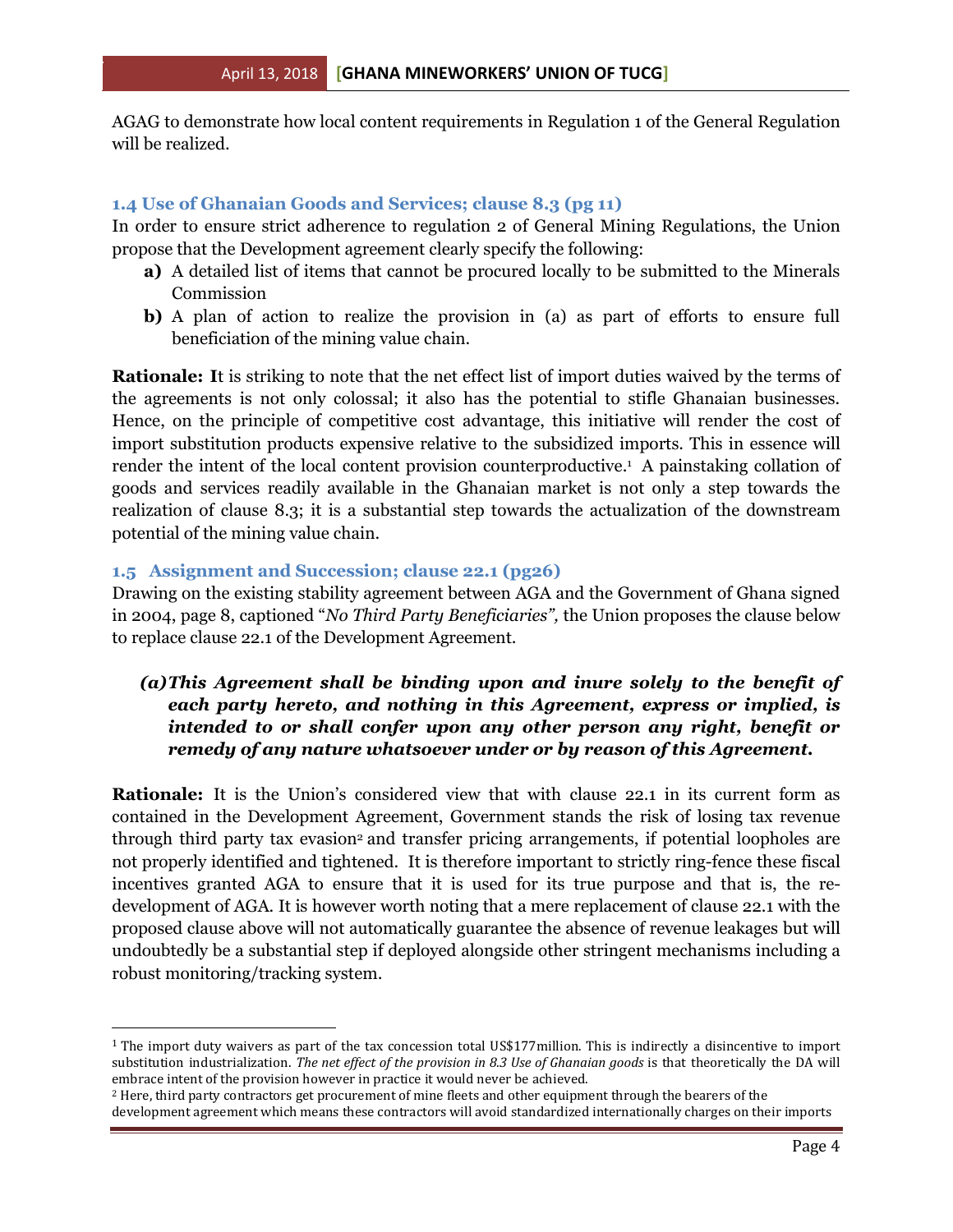### <span id="page-4-0"></span>**1.6 Employment and Training; clause 9 (pg11)**

Reference is made to the last paragraph of **(pg11)** on employment and training. The Union, propose the revision of clause 9.1 last paragraph to read as follows.

*a) AGAG shall, subject to the foregoing, also has the right at all times to choose its employees freely and without restriction. AGA, Government and trade unions (where applicable) shall from time to time as permitted by Law, determine how to accomplish the objectives set forth above in this Clause 9.1.*

**Rationale:** The Union proposes this amendment against the backdrop of ensuring that matters bordering on the future of work, the nature and form of employment and the ramifications thereof, are viewed from a tripartite (consultations between; Government, Employers and Organized Labour) perspective. This will among other reasons, guarantee not only policy coherence between mining and labour, it also ensures compliance with all relevant labour legislation.

### <span id="page-4-1"></span>**1.7 Profound Changes in Circumstances; Clause 14.1 (pg 17 last paragraph)**

The Union proposes the amendment of clause 14.1 (last paragraph- last three lines) to read as follows:

*a) For purposes of this Agreement, Profound changes in Circumstances shall mean such changes in the economic conditions of the gold mining industry worldwide or in Ghana, or such changes in the economic, political or social circumstances existing in Ghana or elsewhere in the world at large Or changes in the ownership of AngloGold Ashanti as to result in such a material and fundamental alteration of the conditions, assumptions and basis relied upon by the Parties at the Effective Date (or the time after any subsequent review pursuant to this Clause 14.1 that the overall balance of equities and benefits reasonably anticipated by them will no longer be achievable as a practical matter.*

**Rationale:** The Union's proposed amendment to clause 14.1 is drawn from the fact that "profound changes in circumstances" do not only happen globally or nationally, it also happens at the enterprise level. Worth noting also, is the fact that whiles, this Development Agreement seeks to serve the interest of the Parties to it, it does appear that clause 14.1 only seeks to secure the interest of AGAG at all material times at the expense of Government. It may therefore be fair to explore a modification of the Development Agreement in the interest of Government if profound changes were to occur in the ownership of AGAG.

Interestingly, what clause 14.1 does not appear to cover is, *in a situation where these profound changes turnout to be very positive for AGAG,* what Government may also benefit from any such relatively more favourable outcomes. Drawing on best practices elsewhere, the concept of "windfall tax" becomes eminent in such favourable situations.

#### <span id="page-4-2"></span>**1.8 Modification; clause 21.2 (pg26)**

The Union proposes the amendment of clause 21.2 (paragraph 3) to read as follows:

*a) This agreement may only be modified or amended in accordance with clause 14.1 by the mutual written agreement of the Parties and such modification or amendment*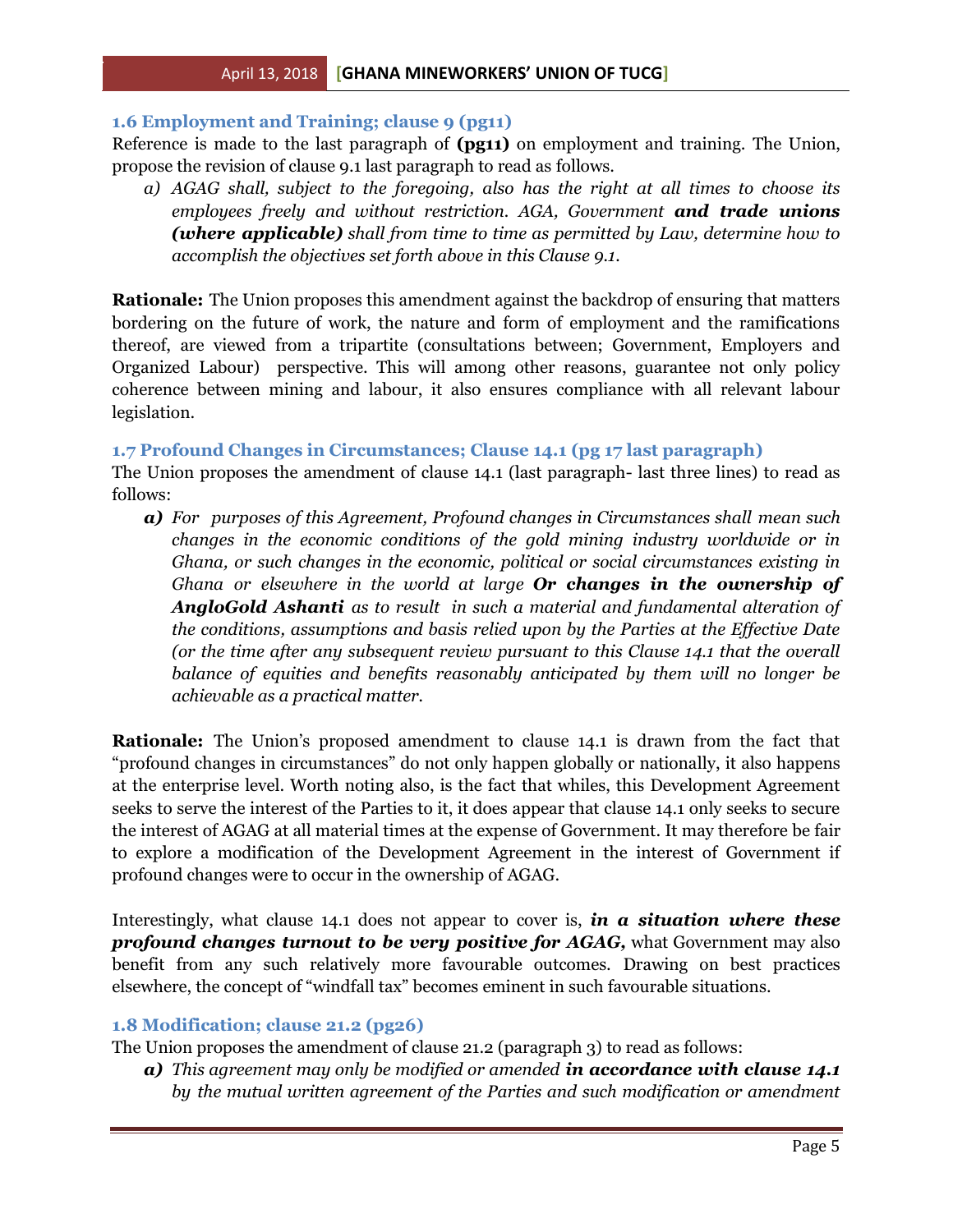*would require ratification by Parliament, in which case any such modification or amendment shall not become effective until ratified by parliament.*

**Rationale:** As specified under the provisions on "profound changes in circumstances", there are considerably stringent bases for modification of the agreement subject to the ratification by parliament. In order to tighten loopholes that may be exploited as a result of the generic interpretation of clause 21.2, it is important to tie clause 21.2 to clause 14.1 as the only bases upon which modifications may be proposed.

<span id="page-5-0"></span>**1.9 Fiscal Concessions (pg 2, clause3.1)**

The Union proposes AGAG complies strictly with prevailing tax rates as the bases for the Stability Agreement.

**Rationale:** It is the Union's considered view that the framework or the parent law, within which the TCA is developed, is the Mining and Mineral Act 2006, (*Act 703)* and its relevant regulations.

From the foregoing and drawing on sections 48 and 49 of the Mining and Mineral Act 2006, (Act 703), the power of the Minister to enter into a stability or development agreement is limited to the fiscal regime at the time of entering into such agreements. This means that the prevailing fiscal regime that existed at the time of the stability agreement, and in this case AGAG, can only be the floor and not a ceiling as put forward in the TCA. It is therefore unclear what powers the Minister has under the law to reduce for example, corporate Income tax from 35% to 32.5%.

### <span id="page-5-1"></span>**2.0 Other Information; clause 12.2 (pg16, paragraph 2)**

The Union proposes that contrary to the provision on "other information" contained in the development agreement, *there should be a full disclosure without any restrictions to ensure transparency of all transactions provided in clause 12.2.* 

**Rationale:** Article 257 section (6) of the 1992 Constitution of the Republic of Ghana as well as Section 1 of the Mining and Minerals Act 2006 (Act 703) stipulates:

# *"Every mineral in its natural state in, under or upon land in Ghana, rivers, streams, water-courses throughout the country, the exclusive economic zone and an area covered by the territorial sea or continental shelf is the property of the Republic and is vested in the President in trust for the people of Ghana"*

From this provision, it is abundantly clear that the mineral resources of Ghana are vested in the president in trust for its citizens. It is therefore important to ensure strict accountability of how these mineral resources are exploited and utilized in a very transparent manner at all times.

From the foregoing, it is not only important that the Government would make all relevant information relating to these Agreements (including provisions contained in clause 12.2) as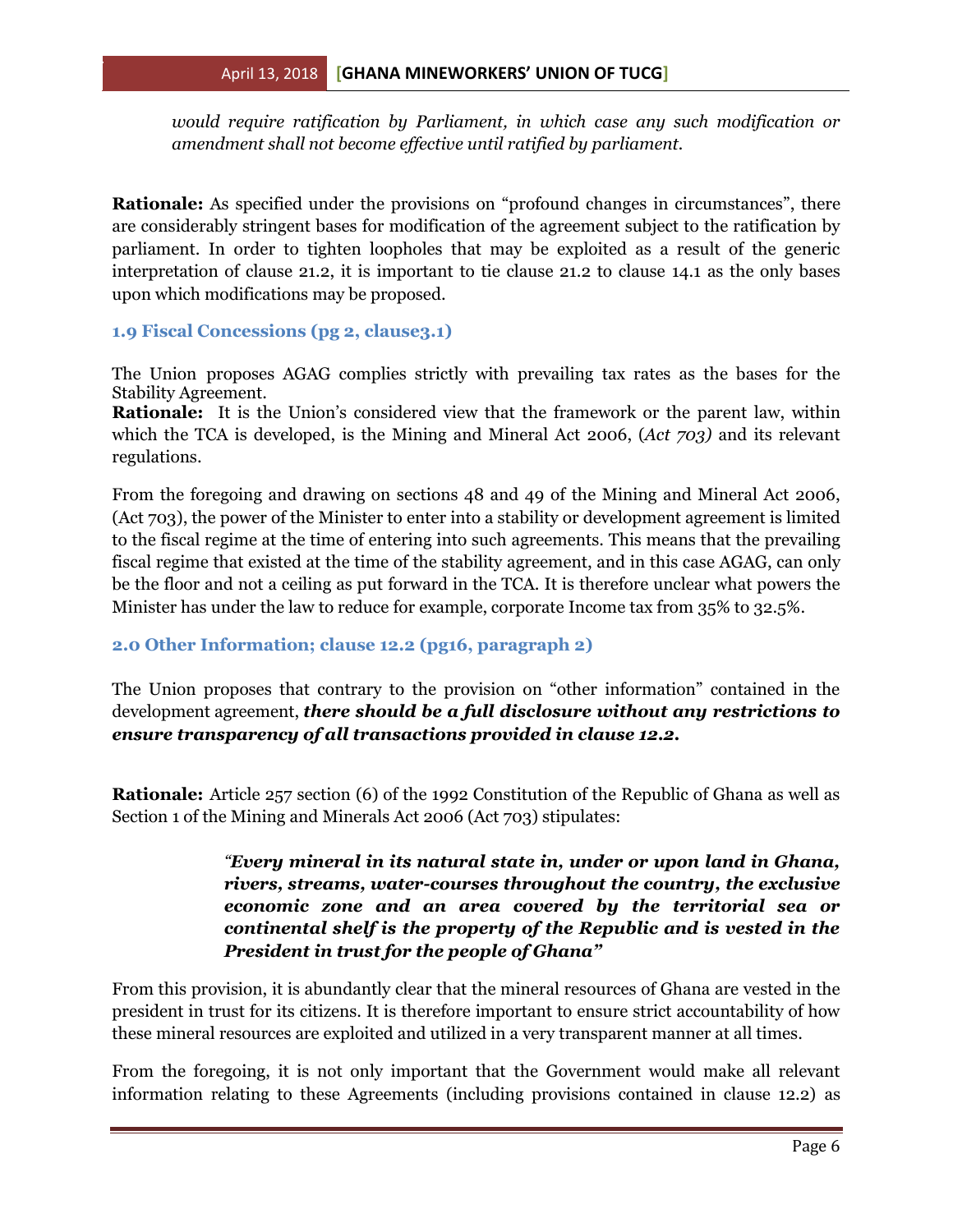transparent as possible, it should also take necessary measures or steps to ensure their accessibility without any restriction whatsoever.

Indeed, there is no gainsaying that most of the information that clause 12.2 purports as confidential is available to the public by virtue of binding international standard requirements, particularly on stock markets that these multinational businesses including AGAG are listed.

In view of the above, it is therefore imperative for the citizens to have a full disclosure of information (including those set out in clause 12.2).

### <span id="page-6-0"></span>**MID-TERM CONSIDERATION**

This section further highlights some key policy drivers which could also be considered extensively in the review of the Mining and Mineral Act 2006 (Act 703) and its relevant regulations. In addition, the uniqueness of these clauses, would further provide a sustainable path to ensuring sustainable mineral resource depletion, longevity of employment, as well as sustained revenue generation from the mining sector.

In doing so, two key policy variables namely; production modifier and windfall tax had been listed for the consideration of the Joint Committee (Select Committee of Mines & Energy and Finance) of Parliament of the AGAG and future agreements.

### <span id="page-6-1"></span>**2.1 Production Modifier; new insertion**

This provision indicates that, on the principle of Sliding scale, any *excessive increase* in production of AGAG should result in a corresponding decrease in the net fiscal concession granted under the stability period.

|  | <b>Find below an illustration</b> |
|--|-----------------------------------|
|--|-----------------------------------|

| Increase in production relative to the Corresponding reduction in the net<br>previous year | fiscal concession |
|--------------------------------------------------------------------------------------------|-------------------|
| Up to $5\%$                                                                                | 3%                |
| $6 - 10\%$                                                                                 | 5%                |
| $11 - 15\%$                                                                                | 6.5%              |
| $16 - 20%$                                                                                 | 7.5%              |
| 21 above                                                                                   | 10%               |

**Rationale:** The concept of a **Production Modifier** is established within the context of sustainable development which is expected to ensure that development meets the needs of the present without compromising the ability of future generations to meet their own needs. It is therefore imperative to ensure that the rate of use of our minerals resources do not exceed our capacity to find new sources of mineral deposits. The introduction of a Production Modifier seeks to secure the country's natural resource in terms of mineral deposits from unguarded depletion, taking into account the fiscal giveaways embedded in the Development and Tax Concession agreements.

This modifier which is expected to be a control on production will likely secure Life of Mine and guarantee long term employment. This would among other things ensure that AGAG do not only benefit from these giveaways through accelerated mining of the mineral deposits based on